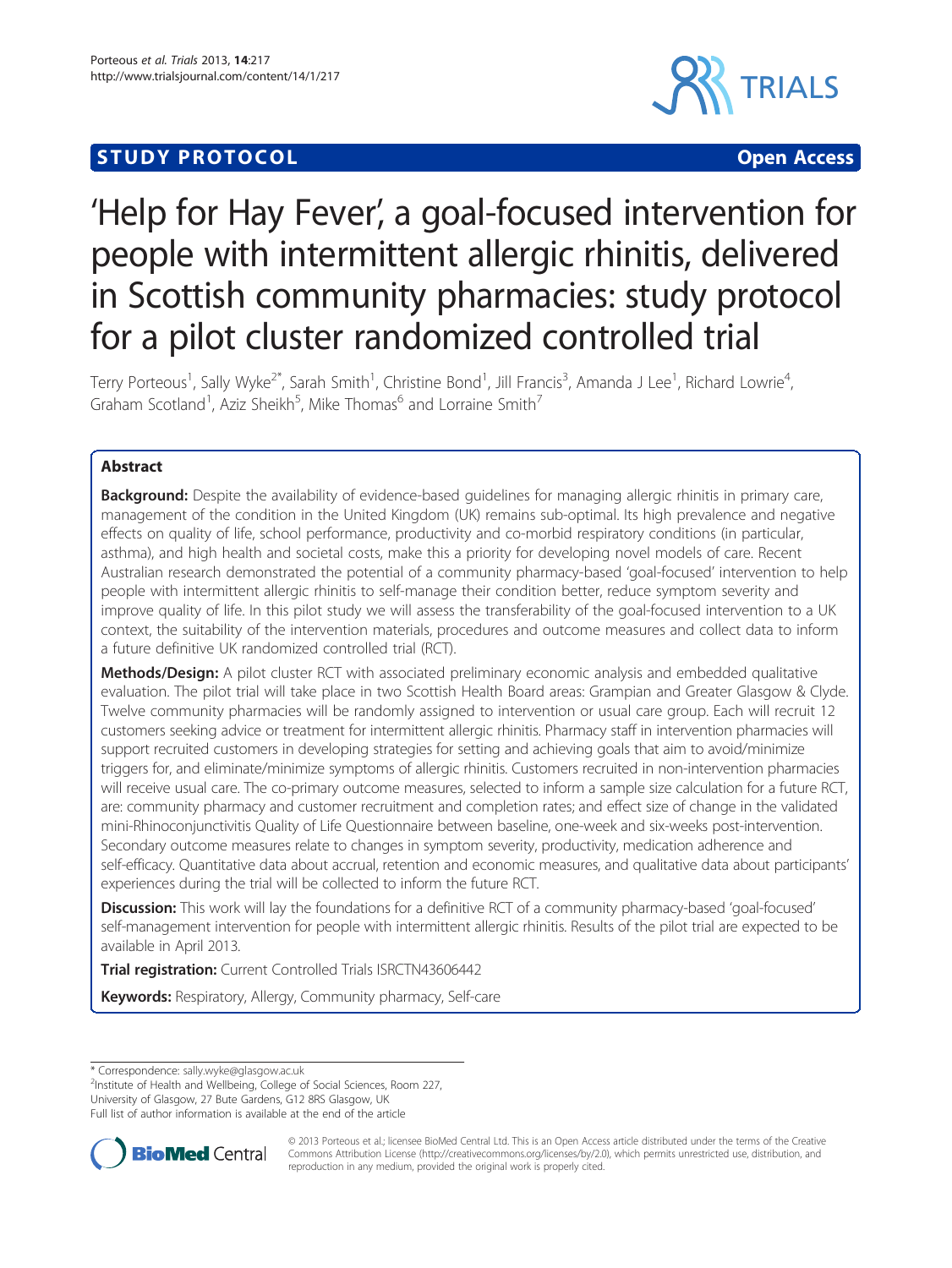## Background

Allergic rhinitis is a long-term condition with a high prevalence (estimated at 26% in the UK [[1\]](#page-8-0)) that has increased substantially in recent years [\[2\]](#page-8-0). Allergic rhinitis has a significant negative impact on quality of life (QOL) [[3\]](#page-8-0), productivity [\[4](#page-9-0)], school performance [[5\]](#page-9-0) and health care costs [\[6,7\]](#page-9-0). Co-morbidity of allergic rhinitis with asthma is common and is associated with poor asthma outcomes [[8-10\]](#page-9-0). Allergic rhinitis is a common presenting condition in community-based health care, with community pharmacies often representing the first point-of-contact with health services [\[11\]](#page-9-0).

Evidence-based guidelines for medical practitioners and pharmacists have been introduced [\[12](#page-9-0)-[14](#page-9-0)]. Two RCTs of general practitioner (GP) guidelines for allergic rhinitis have demonstrated improvements in patients' allergic rhinitisrelated outcomes when guidelines are implemented, either with [\[15\]](#page-9-0) or without [\[16\]](#page-9-0) specific training for primary care staff. Nevertheless, primary care management of allergic rhinitis is still sub-optimal in the UK [\[11,17,18](#page-9-0)] suggesting that significant avoidable morbidity still exists. Care of long-term conditions is increasingly shifting to the community, opening up new opportunities for pharmacists to effect sustainable changes in care delivery. Community pharmacists are well placed to recognize and recommend treatment for allergic rhinitis, particularly for intermittent (seasonal) and mild cases [[13](#page-9-0)], however, our searches of the literature failed to identify any pharmacy-based interventions for allergic rhinitis in the UK.

Two previous Australian studies suggested that a community pharmacy-delivered goal-focused approach has the potential to improve outcomes for patients with allergic rhinitis [\[19-21\]](#page-9-0). Interpretation of the Australian research was complicated by the lack of true comparison populations, but despite this, the findings suggest that the intervention could potentially improve allergic rhinitis management. We propose undertaking a definitive RCT in the UK, but prior to this, in accordance with Medical Research Council guidance on the development of complex interventions [[22](#page-9-0)], the intervention must be piloted to test transferability of the methods and measures used in Australia, and derive estimates of effect sizes, participation rates and completion rates that would be needed to fully evaluate a similar intervention in the UK. Additionally, our pilot trial will address limitations of the Australian research [[19](#page-9-0)-[21](#page-9-0)] including lack of a true comparison and collection of data for a comprehensive economic evaluation.

## Study design

The 'Help for Hay Fever' study is a pilot cluster RCT with associated preliminary economic analysis and an embedded qualitative study involving semi-structured follow-up interviews with a sub-sample of participants (community pharmacy staff and customers). Trained staff (pharmacists and/or pharmacy assistants) will recruit eligible customers with intermittent allergic rhinitis; the intervention will be delivered immediately after recruitment. Patient-reported outcomes will be measured at baseline and again at one week and six weeks after recruitment using a validated, disease-specific instrument [[23](#page-9-0)]. The trial will compare outcomes in people who receive the intervention (intervention group) with those receiving usual care. In addition, we will collect quantitative data about accrual, retention and economic measures, and qualitative data about participants' experiences during the trial, to inform a future full scale trial. Study materials for this pilot trial will be based on those used in the Australian studies [\[19](#page-9-0)-[21\]](#page-9-0).

## Ethical considerations

This pilot trial will be conducted in accordance with NHS research governance requirements and Good Clinical Practice Guidelines [\[24\]](#page-9-0). All necessary research ethics and NHS Research and Development approvals have been obtained from the North of Scotland Research Ethics Service and from NHS Research Scotland Permissions Coordinating Center respectively, prior to starting recruitment.

## Aims and research questions

The aims are to adapt and pilot a community pharmacydelivered, goal-focused intervention for the self-management of intermittent allergic rhinitis in Scotland, based on previous research in Australia, and to collect data to inform a future definitive Scottish RCT.

The research questions below will be addressed by two parallel work streams (A and B) which will run simultaneously. The relationships between the timetabled activities and the research questions are illustrated in Figure [1](#page-2-0).

A. Questions about transferability of methods and measures used previously in the Australian studies:

- RQ:A1. Is the pharmacy staff training program suitable for use in a Scottish setting?
- RQ:A2. Is the allergic rhinitis intervention acceptable and satisfactory to pharmacy staff delivering and customers receiving the service in Scottish pharmacies?
- RQ:A3. Are the study materials and procedures suitable for use in a Scottish setting?
- RQ:A4. Are the outcome measures appropriate for use in a Scottish setting?

B. Questions to inform a future definitive evaluation by RCT:

RQ:B1. What are the likely pharmacy recruitment rates and completion rates?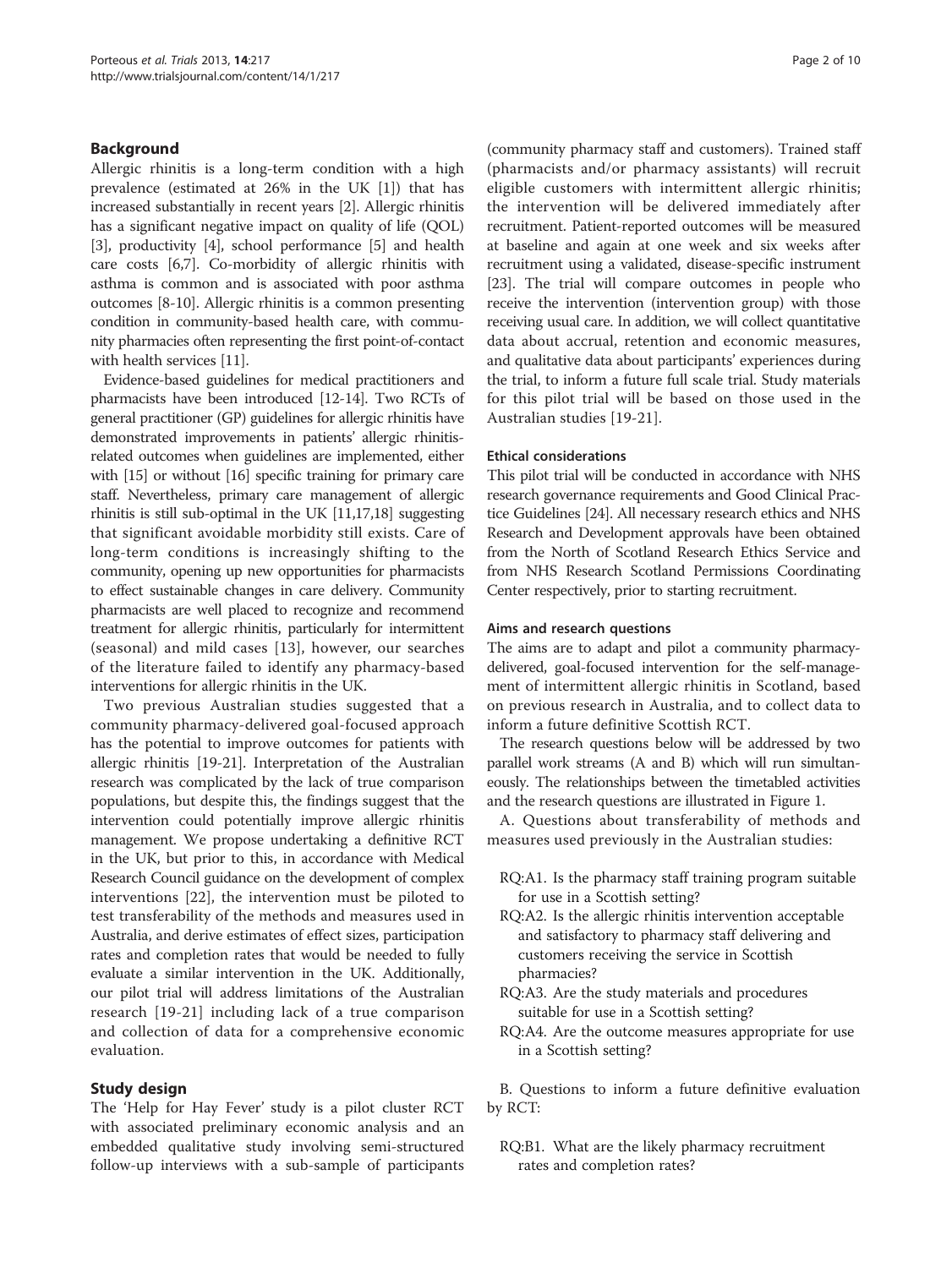<span id="page-2-0"></span>

| RQs WORKSTREAM A                                                                                                                       | ROS WORKSTREAM B                                                                               | TIMETABLED ACTIVITY                                 |
|----------------------------------------------------------------------------------------------------------------------------------------|------------------------------------------------------------------------------------------------|-----------------------------------------------------|
| Is the pharmacy staff training<br>program suitable for use in<br>a Scottish setting?                                                   | What are the likely<br>pharmacy recruitment<br>and completion rates?                           | ▶ Pharmacy recruitment<br>and training              |
| Are the study materials and<br>procedures suitable for use in<br>a Scottish setting?                                                   |                                                                                                | Development and<br>adaptation of study<br>materials |
|                                                                                                                                        | What are the likely customer<br>recruitment and completion<br>rates?                           | Pharmacy customer<br>recruitment                    |
| Is the intervention acceptable<br>and satisfactory to staff and<br>customers in Scottish<br>pharmacies?<br>Are the study materials and | What are the most appropriate Delivery of intervention<br>health economic outcome<br>measures? | and follow-up                                       |
| procedures suitable for use in<br>a Scottish setting?                                                                                  |                                                                                                |                                                     |
| Are the outcome measures<br>appropriate for use in a<br>Scottish setting?                                                              | What effect sizes and<br>variability can we expect?                                            | Analysis                                            |
|                                                                                                                                        | What sample size would be $\longrightarrow$<br>needed for the definitive trial?                |                                                     |
|                                                                                                                                        | What are the most appropriate $\pi$<br>health economic outcome<br>measures?                    |                                                     |

- RQ:B2. What are the likely customer recruitment rates and completion rates?
- RQ:B3. What effect sizes and variability can we expect?
- RQ:B4. What sample size would be needed for the definitive trial?
- RQ:B5. What are the most appropriate health economic outcome measures?

## Participants and setting

## Eligibility of community pharmacies entering the trial

All community pharmacies in NHS Grampian and NHS Greater Glasgow & Clyde will be eligible to participate. The only condition of inclusion will be that pharmacy staff (at least one pharmacist and one pharmacy assistant) are available to attend training if randomized to the intervention group.

## Eligibility of pharmacy customers entering the trial

Customers presenting with active symptoms of intermittent allergic rhinitis at participating community pharmacies

will be eligible to take part. Each community pharmacy will recruit 12 participants from customers attending the pharmacy, aged  $\geq 18$  years and able to communicate in English. Customers eligible for inclusion will be those with active symptoms of allergic rhinitis, that is, respiratory/ ocular symptoms consistent with intermittent allergic rhinitis as defined by ARIA (Allergic Rhinitis and its Impact on Asthma) guidelines [[12](#page-9-0)]. They will have had two or more relevant symptoms for at least an hour on fewer than four days per week, or for fewer than four consecutive weeks. Those symptoms will include: runny or blocked nose (both sides); itching nose and/or throat; itching, sore and/or red eyes; and sudden bouts of sneezing. Exclusion criteria are: pregnancy, terminal illness, and current or recent involvement (within the past two years) in an allergic rhinitis study.

## Sampling and recruitment

Figure [2](#page-3-0) shows a flowchart of the recruitment process.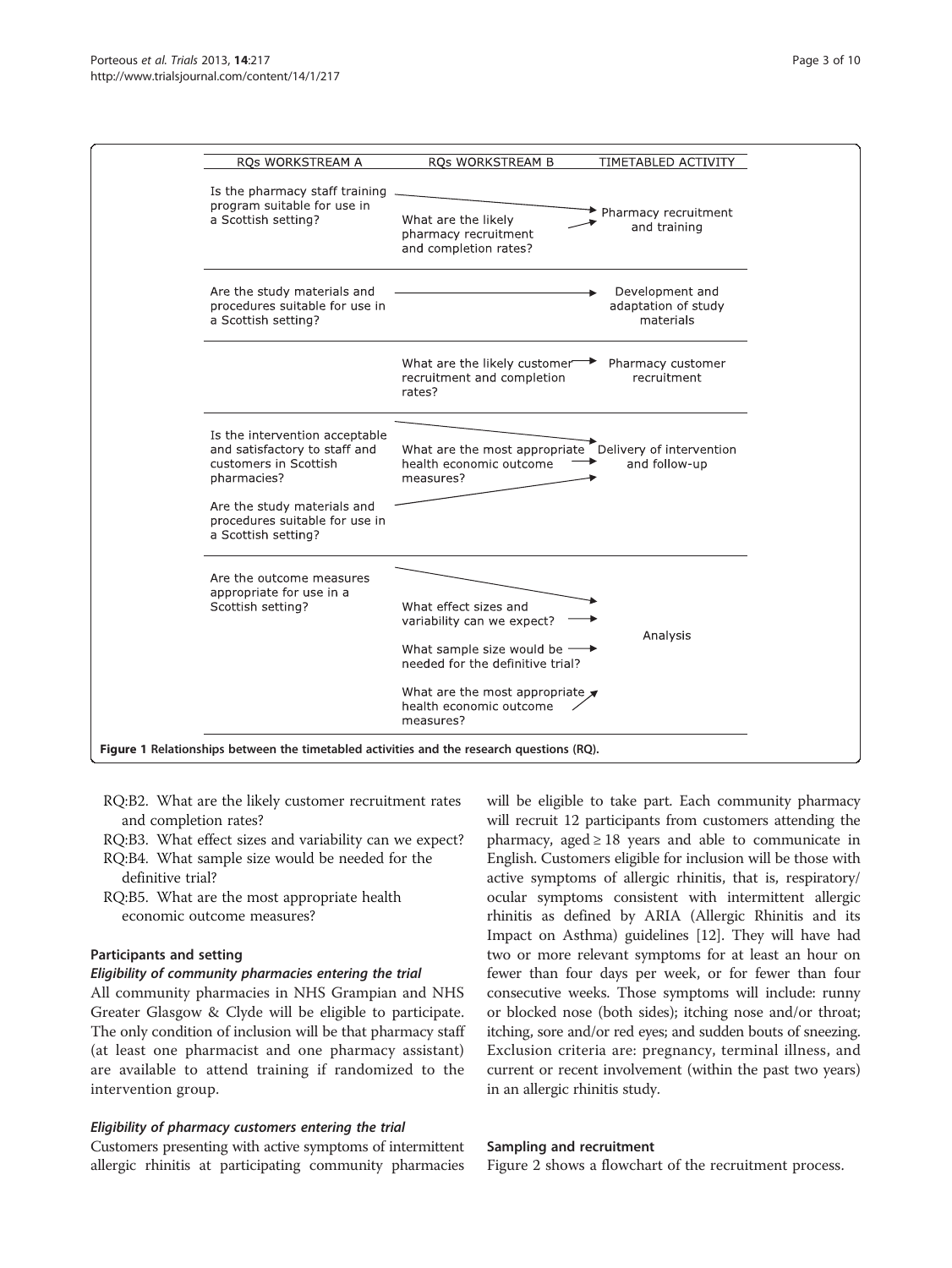<span id="page-3-0"></span>Porteous et al. Trials 2013, 14:217 Page 4 of 10 http://www.trialsjournal.com/content/14/1/217



## Community pharmacies

An Email advertising the study, followed by a mailed invitation to participate, will be sent to all community pharmacies in the Grampian and Greater Glasgow & Clyde Health Board areas (n = 130 and 314 respectively). A stratified random sample of participants will be selected from a list of all eligible community pharmacies responding positively. Participating community pharmacies will receive an honorarium of £10/ patient recruited at the end of the recruitment period.

## Pharmacy customers

Potential participants will be identified when they ask for advice about symptoms, or request a named treatment, or present a prescription for treatment of intermittent allergic rhinitis. Eligible customers will be provided with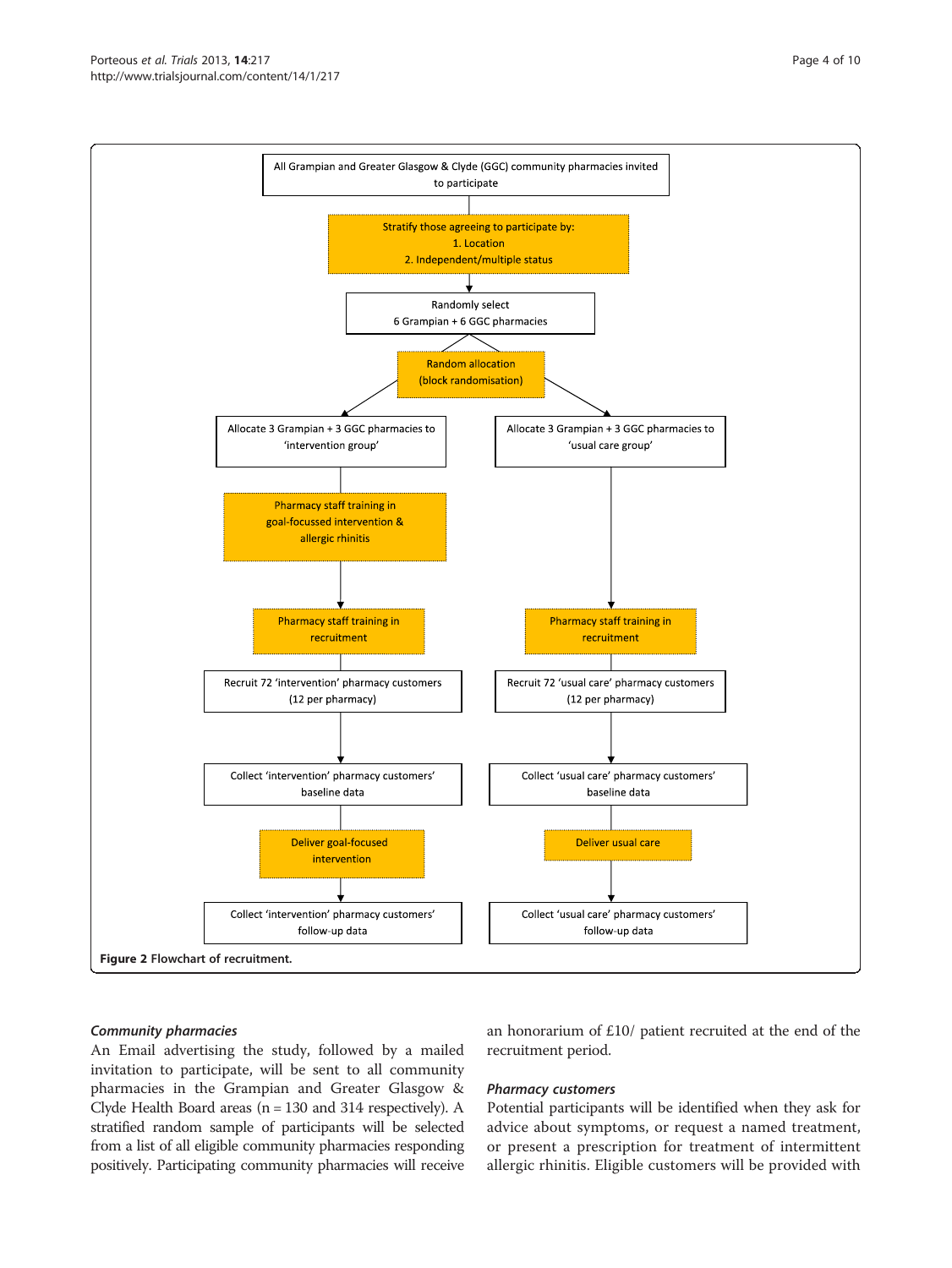a Participant Information Sheet explaining what the study involves, advised that they may withdraw at any time without prejudice to the quality of care they will receive in the community pharmacy, and given the opportunity to ask questions about the study. Those agreeing to participate will be asked to give written consent. To enhance follow-up rates, as recommended in a recent Cochrane review [\[25](#page-9-0)], participants will receive a gift voucher to the value of £10 as a thank you for taking part.

## Randomization

The unit of randomization will be the community pharmacy. Using block randomization with a block size of six, an independent statistician from the Medical Statistics Team, Division of Applied Health Sciences, University of Aberdeen, will select a random sample of 12 community pharmacies, stratified by location (Grampian or Greater Glasgow & Clyde) and by pharmacy status (independent/ small multiple/national multiple) from those responding positively to the mailed invitation. Stratification by these variables aims to account for any potential variation resulting from urban/rural characteristics, pharmacy staff and typical customers of included community pharmacies. Six pharmacies will be allocated to each of the intervention and usual care groups.

## Intervention

## Intervention group

With the aim of enhancing replicability of the intervention for a future RCT, we have applied a reliable and valid taxonomy of behavior change techniques (BCTs) from recent UK-based research [[26,27\]](#page-9-0) to produce a clearer specification of its components. Two authors (JF and LS) independently specified each element of the intervention and defined them using this taxonomy. The BCTs identified by each author were compared and any discrepancies discussed until consensus was reached. The core BCTs identified in the intervention are captured by four of the taxonomy's 16 clusters: Goals and planning (specific BCTs: goal-setting (outcome); goal-setting (behavior); problem solving; action planning), *Natural consequences* (specific BCT: information about health consequences), Regulation (specific BCT: pharmacological support), and Feedback and Monitoring (specific BCTs: self-monitoring of behavior; self-monitoring of outcome(s) of behavior). Additional BCTs that may or may not be used, depending on the personalized elements of the intervention, are part of the clusters of: Regulation (BCT: social support), Antecedents (BCTs: restructuring the physical environment; restructuring the social environment) and Associations (BCT: prompts/ cues). Table [1](#page-5-0) shows the output from this exercise and how the BCTs are operationalized in the 'Help for Hay Fever' intervention.

## Community pharmacy staff

Recruitment and training of pharmacy staff will take place over a period of three months. One pharmacist and at least one pharmacy assistant from each of the six intervention pharmacies will attend a three hour training workshop; one workshop will be held in each of the Grampian and Greater Glasgow & Clyde Health Board areas. The training program will be a 'refresher' about current best practice in allergic rhinitis and the ARIA guidelines for pharmacy management of allergic rhinitis [[13\]](#page-9-0). The workshop will include training in selfmanagement theory, the use of goal-setting as a behavior change technique and participant recruitment (including taking consent). At the end of the workshop, participants will take part in a role play scenario, allowing them the opportunity to experience the process of delivering the intervention. The training aims to motivate pharmacy staff, for example, by giving them the confidence to deliver the intervention and emphasizing how the intervention could improve patients' allergic rhinitisrelated QOL. As soon as possible after training, a researcher will visit each intervention community pharmacy to deliver the necessary study materials. During this visit, the researcher will go through the training materials once more with at least one staff member who had attended the training evening. Pharmacy staff will then be given the opportunity to ask any remaining questions about the study before commencing recruitment.

## Community pharmacy customers

Recruitment of pharmacy customers will take place over a period of four months. Pharmacy customers who are eligible and willing will receive the one-off intervention that was developed in Australia. In addition to advising customers about treatment and management of allergic rhinitis, pharmacy staff will provide them with a card containing two pre-determined goals ('Avoid/minimize hay fever triggers' and 'Eliminate/minimize hay fever symptoms'). This card provides space for participants to record (in writing) their personal allergic rhinitis triggers and symptoms; pharmacy staff will support them in formulating action plans for achieving these two goals. Participants will also receive printed information to take home about allergic rhinitis symptoms, triggers and general information.

## Usual care group

Pharmacy staff randomized to the usual care arm will receive no training in allergic rhinitis. A researcher will visit each of the six usual care community pharmacies to deliver the study materials, and to train staff in recruitment, consent taking and use of the data collection materials. Customer recruitment will begin immediately after this visit. Recruitment of pharmacy staff and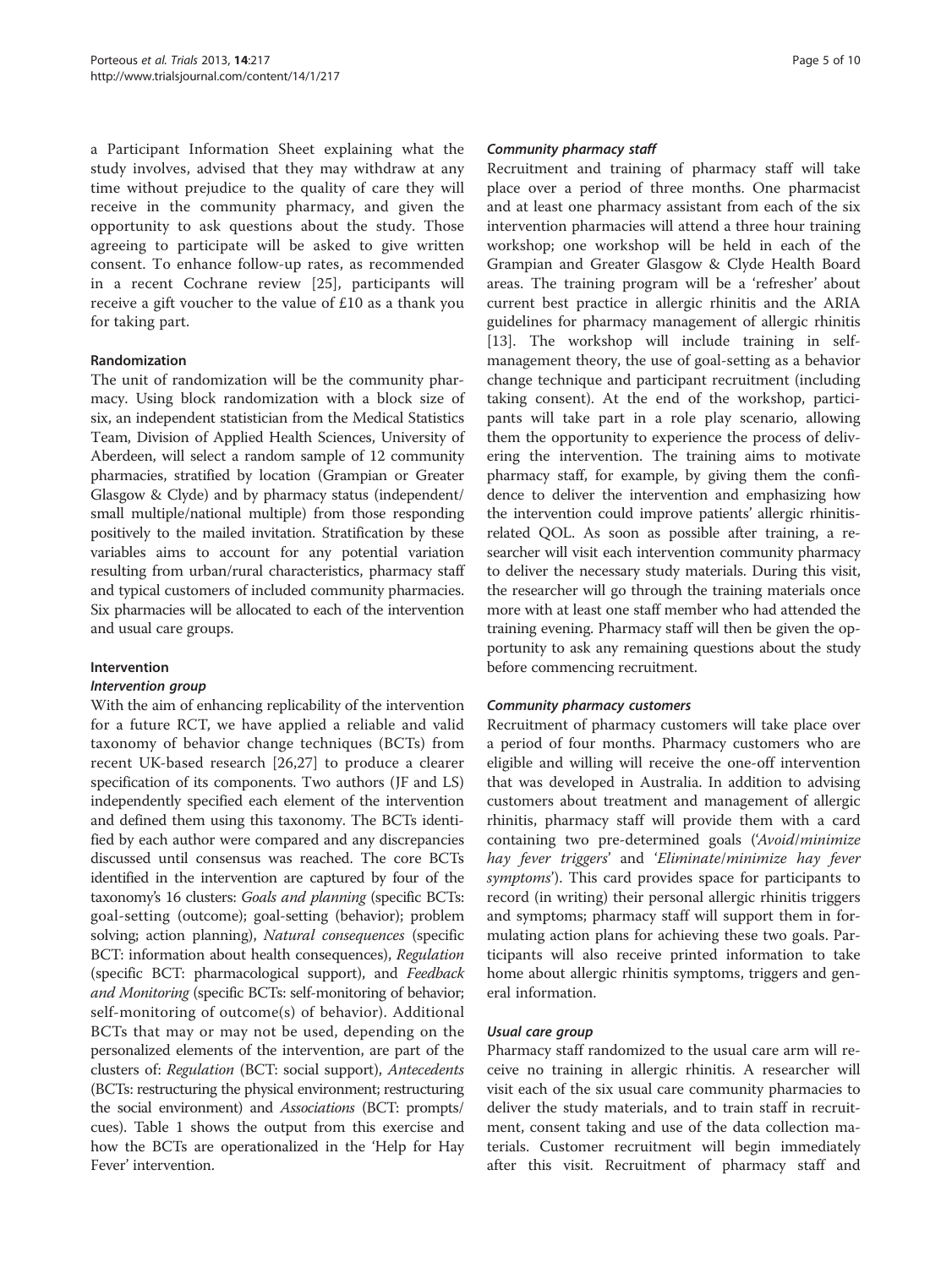<span id="page-5-0"></span>

| Table 1 Specifying the intervention using a taxonomy of behavior change techniques (BCTs) [22,23] |  |  |  |
|---------------------------------------------------------------------------------------------------|--|--|--|
|---------------------------------------------------------------------------------------------------|--|--|--|

| Label                                     | <b>Definition</b>                                                                                                                                                                                                     | How is it operationalized in the 'Help for Hay Fever' study?                                                                                                                                                                                                             |
|-------------------------------------------|-----------------------------------------------------------------------------------------------------------------------------------------------------------------------------------------------------------------------|--------------------------------------------------------------------------------------------------------------------------------------------------------------------------------------------------------------------------------------------------------------------------|
| Goals and planning                        |                                                                                                                                                                                                                       |                                                                                                                                                                                                                                                                          |
| Goal-setting outcome                      | Set or agree a goal defined in terms of a<br>positive outcome of wanted behavior.                                                                                                                                     | Set a pre-determined outcome goal: 'eliminate/minimize<br>symptoms.'                                                                                                                                                                                                     |
| Goal-setting behavior                     | Set or agree a goal defined in terms of<br>the behavior to be achieved.                                                                                                                                               | Set a pre-determined behavior goal: 'avoid/minimize triggers'.                                                                                                                                                                                                           |
| Problem solving                           | Analyze factors influencing the behavior<br>and generate or select strategies that<br>include overcoming barriers and/or<br>increasing facilitators.                                                                  | Identify specific barriers to achieving optimum management of<br>hay fever, for example, not taking medication regularly, and<br>suggest personalized strategies to overcome this, for example,<br>provide prompts/cues for medication adherence.                        |
| Action planning                           | Prompt detailed planning of performance<br>of the behavior.                                                                                                                                                           | Plan personalized strategies to achieve the two specified goals<br>(avoid/minimize triggers and eliminate/minimize symptoms)<br>and complete a personalized goals card:                                                                                                  |
|                                           |                                                                                                                                                                                                                       | a) Focus on personal symptoms and symptom triggers and<br>help the person to develop specific behavioral strategies to<br>achieve the goals.                                                                                                                             |
|                                           |                                                                                                                                                                                                                       | b) Negotiate the strategies the person would like to use to<br>control the symptoms/triggers and ask them to write these on<br>the goals card.                                                                                                                           |
| Natural consequences                      |                                                                                                                                                                                                                       |                                                                                                                                                                                                                                                                          |
| Information about health<br>consequences  | Provide information about health consequences<br>of performing the behavior.                                                                                                                                          | Present the likelihood of an improved quality of life, reduced<br>symptom severity, better productivity.                                                                                                                                                                 |
| Regulation                                |                                                                                                                                                                                                                       |                                                                                                                                                                                                                                                                          |
| Pharmacological support                   | Provide, or encourage the use of or adherence<br>to, drugs to facilitate behavior change.                                                                                                                             | Advise on hay fever medications and encourage medication<br>adherence.                                                                                                                                                                                                   |
| Feedback and monitoring                   |                                                                                                                                                                                                                       |                                                                                                                                                                                                                                                                          |
| Self-monitoring of behavior               | Establish a method for the person to monitor<br>and record their behavior(s) as part of a<br>behavior change strategy.                                                                                                | Ask the person to record daily whether or not they have taken<br>their hay fever medication, using a diary booklet provided.                                                                                                                                             |
| of behavior                               | Self-monitoring of outcome(s) Establish a method for the person to monitor<br>and record the outcome(s) of their behavior<br>as part of a behavior change strategy.                                                   | Ask the person to record daily their symptom severity score<br>using a diary booklet provided.                                                                                                                                                                           |
| Personalized elements of the intervention |                                                                                                                                                                                                                       |                                                                                                                                                                                                                                                                          |
| Regulation                                |                                                                                                                                                                                                                       |                                                                                                                                                                                                                                                                          |
| Social support (practical)                | Advise on, arrange, or provide practical help<br>(for example, from friends, relatives, colleagues,<br>'buddies' or staff) for performance of the behavior.                                                           | Provide if appropriate, based on discussion with customer about<br>how social contacts might facilitate trigger avoidance for example,<br>ask a friend, relative or neighbor to cut the grass for them.                                                                  |
| Antecedents                               |                                                                                                                                                                                                                       |                                                                                                                                                                                                                                                                          |
| Restructuring the physical<br>environment | Change, or advise to change the environment in<br>order to facilitate performance of the wanted<br>behavior or create barriers to the unwanted                                                                        | Provide if appropriate, based on discussion with customer about<br>any specific hay fever triggers.                                                                                                                                                                      |
|                                           | behavior (other than prompts/cues, rewards<br>and punishments).                                                                                                                                                       | a) Changes to physical environment might include moving indoor<br>pot plants; removing visible mould with bleach/anti-mould<br>cleaner; closing windows.                                                                                                                 |
| Restructuring the social<br>environment   | Change, or advise to change the social environment<br>in order to facilitate performance of the wanted<br>behavior or create barriers to the unwanted behavior<br>(other than prompts/cues, rewards and punishments). | b) Changes to social environment might include avoiding social<br>occasions that trigger symptoms, for example, outdoor picnics.                                                                                                                                         |
| Associations                              |                                                                                                                                                                                                                       |                                                                                                                                                                                                                                                                          |
| Prompts/cues                              | Introduce or define environmental or social<br>stimulus with the purpose of prompting or<br>cueing the behavior.                                                                                                      | Provide if appropriate, based on discussion with customer about<br>any barriers to the target behavior, for example, leaving hay fever<br>medication in an obvious place to remind people to take it in<br>the morning (beside car keys, next to toothbrush, and so on). |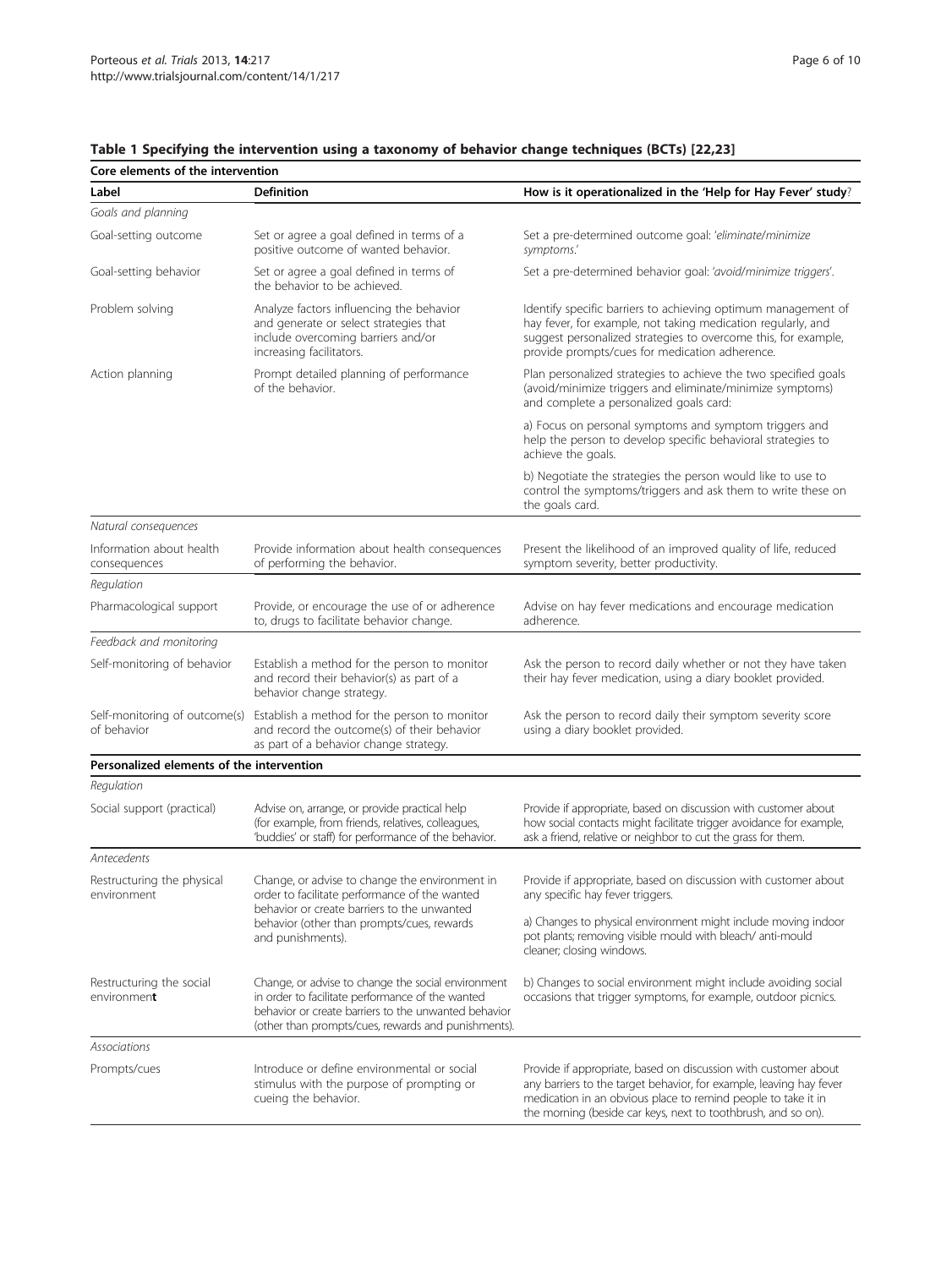customers in the usual care group will take place contemporaneously with the intervention group.

## Outcome measures and instruments Quantitative outcomes

The co-primary outcomes are:

- community pharmacy and pharmacy customer recruitment and completion rates;
- effect size and variability of change in allergic rhinitis-related QOL.

The decision about whether or not to undertake a RCT will be informed by pharmacy and customer recruitment and completion rates, and the sample size calculation informed by the estimated effect size of the mini-Rhinoconjunctivitis Quality of Life Questionnaire (mini-RQLQ). This is a validated and widely used disease-specific health status instrument, the psychometric properties and 'minimally clinically important differences' of which are well described [\[23](#page-9-0)]. The domains covered by the mini-RQLQ are: activities; practical problems; nose symptoms; eye symptoms; and other symptoms. Although this pilot study is not powered to detect any statistically significant between-group changes in mini-RQLQ scores, the decision to proceed to full trial will be informed by any trend in customer benefit of the intervention; it is unlikely that a RCT will be undertaken if no improvement or a deterioration in mini-RQLQ score between groups is observed.

Our selected secondary outcome measures represent a range of clinical indicators, social functioning and economic outcomes that are relevant to allergic rhinitis [[23,28\]](#page-9-0):

- symptom severity using a 12-item scale from Spector 2003 [[29](#page-9-0)] adapted for use in the Australian studies.
- productivity using the six-item Work Productivity and Activity Impairment Questionnaire: Allergy Specific [[30,31](#page-9-0)] .
- medication adherence using the five-item Medication Adherence Reporting Scale [[32](#page-9-0)].
- self-efficacy using the Lorig six-item generic instrument [\[33\]](#page-9-0) adapted for use in the Australian studies.
- health state utilities and quality adjusted life years based on responses to the EQ-5D [\[34](#page-9-0)].
- pharmacy and health service costs.
- costs to patients and production effects.

A costing exercise will be undertaken to estimate the direct costs of the intervention to pharmacy staff and customers, including resources used in training, as well

Data will be collected from both intervention and usual care customers as described above. We recognize that, as is the case in any trial collecting self-report data, the action of completing the data collection instruments may in itself contribute to changes in allergic rhinitis management. However, we anticipate that any such effect is likely to be similar in both intervention and usual care groups. Any between group differences are therefore unlikely to be attributable to any 'Hawthorne effect'.

In addition to the above, data concerning the training workshops will be collected from participating community pharmacy staff in the intervention group. This data will inform the training for a future RCT:

- training workshops will be evaluated using a questionnaire based on the one used previously in Australia [[35\]](#page-9-0). It will cover satisfaction with and acceptability of the training content, and the way in which it is delivered.
- a multiple choice questionnaire, developed for this study, will measure knowledge of allergic rhinitis management and treatment, before and after the training workshop.

## Embedded qualitative study

Six weeks after recruitment, semi-structured telephone exit interviews will be undertaken with a purposively selected sub-sample of intervention customers (three from each pharmacy,  $n = 18$ ) representing a range of age, gender and self-reported symptom severity scores. The interview will elicit views on: acceptability, experiences of, and satisfaction with the intervention; what worked best for them; and acceptability of the measures used. A quantitative question will be also be included to determine the maximum amount of money that clients in the intervention group would have been willing to pay for the service they received. The interview schedule will be informed by the findings of the previous Australian research.

Following completion of customer recruitment in community pharmacies, semi-structured interviews with at least one participating member of staff from each intervention pharmacy will collect qualitative data about: their experiences of implementing the intervention; perceived benefits of and barriers to introducing it into usual practice; and general issues around acceptability of, and satisfaction with, the intervention. For the economic analysis, we will assess the potential willingness of intervention pharmacy staff to provide the intervention under existing contract arrangements or through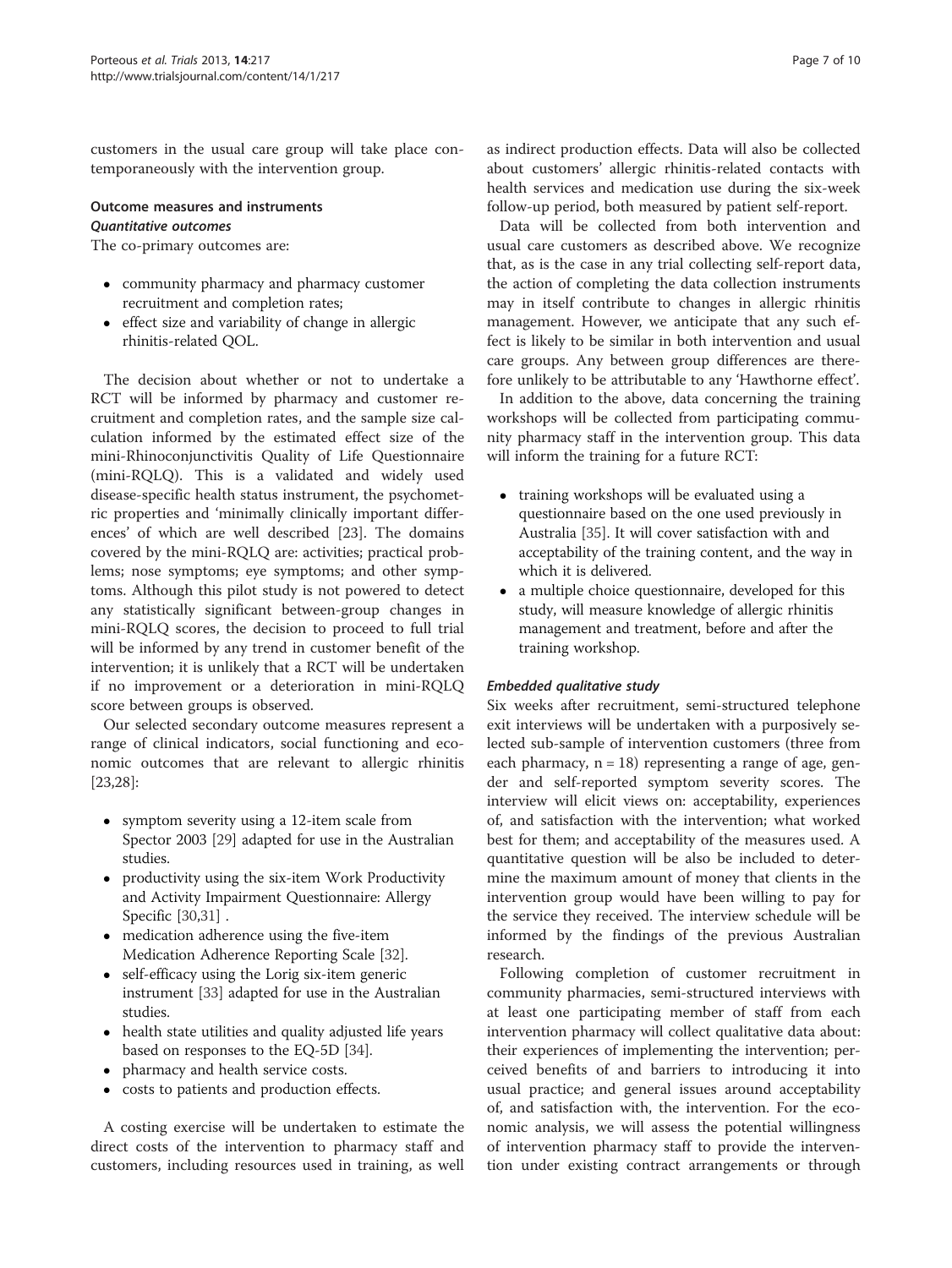separate funding streams. A question will be also be included to determine any additional fees that pharmacies would demand in order to provide the service to the NHS or private paying clients. The interview schedule will be informed by the findings of the previous Australian research.

## Data collection

Copies of our data collection instruments can be obtained on application to the authors.

Using a 'recruitment log', staff in participating pharmacies who are responsible for recruitment will keep a tally of the number of customers approached and record the number accepting, the number declining, and the number excluded because they did not meet the inclusion criteria. Data from the recruitment log will provide denominators for calculating recruitment and completion rates at the end of the study period, and allow realistic estimation of the period required for recruitment.

All eligible customers in both intervention and usual care groups who agree to participate will complete a baseline questionnaire in the pharmacy, collecting data about demographic characteristics and allergic rhinitisrelated outcome data including: QOL, symptom severity, productivity, medication adherence and self-efficacy. Additional data about participants' allergic rhinitis history and their contact details will be collected by pharmacy staff using forms provided for that purpose. To inform the economic analysis, the staff member responsible for recruiting individual customers will record the time taken per customer, to advise about allergic rhinitis management and (where appropriate) deliver the intervention. All data collected in the community pharmacy will be returned to the research team on the day of recruitment to allow researchers to follow up recruited customers in a timely fashion.

Each day in the week following recruitment, using a diary booklet provided for the purpose, participants will record an allergic rhinitis severity score ('On a scale of 1 to 10, I think my symptoms have been…') and their adherence to allergic rhinitis medication ('I have taken my hay fever medication'; YES/NO). During that first week, a copy of the same questionnaire used at baseline will be mailed to all participants. This will be completed one week after recruitment and returned, together with their completed diary booklet (symptom severity and medication adherence) in a reply-paid envelope provided. Six weeks after recruitment, all participants will receive another postal questionnaire to collect a sub-set of the outcome data (QOL and symptom severity), and additional data to inform a future economic evaluation of the intervention (allergic rhinitis-related contacts with health services and quantities of allergic rhinitis medication used over the six week period). Non-responders will receive one telephone reminder and the opportunity to complete the questionnaire by telephone if they prefer this to returning the postal questionnaire.

As described above, semi-structured interviews will be used to collect data about participants' experiences of the intervention. These will be conducted by telephone for pharmacy customers and either by telephone or faceto-face for pharmacy staff, as preferred by the interviewee. Data will be recorded manually by the researcher using written field notes, recorded on a data collection form developed for this purpose.

## Post-recruitment retention strategies

All participating community pharmacies will be contacted by telephone within four weeks of commencing customer recruitment to ensure that they are experiencing no problems with the study procedures. Support from the study researcher will be offered to pharmacy staff to resolve any such problems. A newsletter will be sent to all pharmacies during the intervention period reminding staff of the study procedures, and giving feedback about customer recruitment to date and tips on how to enhance recruitment. These tips will be a reminder of the strategies suggested during training, but will also be informed by feedback from the routine telephone contacts made with pharmacy staff in the four weeks after customer recruitment commences. Recruitment of customers will be monitored for each community pharmacy throughout the four-month recruitment period. Pharmacies that are not reaching target recruitment will be offered one-to-one support by the study researcher. If the problem continues into the second month of the recruitment period, two solutions will be considered: pharmacies that have successfully reached their recruitment target will be asked to continue recruiting more customers, and/or additional community pharmacies will be recruited and trained from the list of those expressing an interest to the original mailed invitation to participate.

Recruited pharmacy customers whose completed one-week questionnaire has not been received by the research team three weeks post-recruitment, will receive a reminder from the study researcher. Reminders will be issued by telephone or email as indicated in the customers' contact details provided at recruitment. Attempts to contact non-responders will continue until contact is made or for a maximum of one week. A similar process will be followed for the six-week questionnaire.

## Data management and analysis Quantitative analysis

Data will be entered into Statistical Package for the Social Sciences (Version 20.0, IBM, UK Head Office,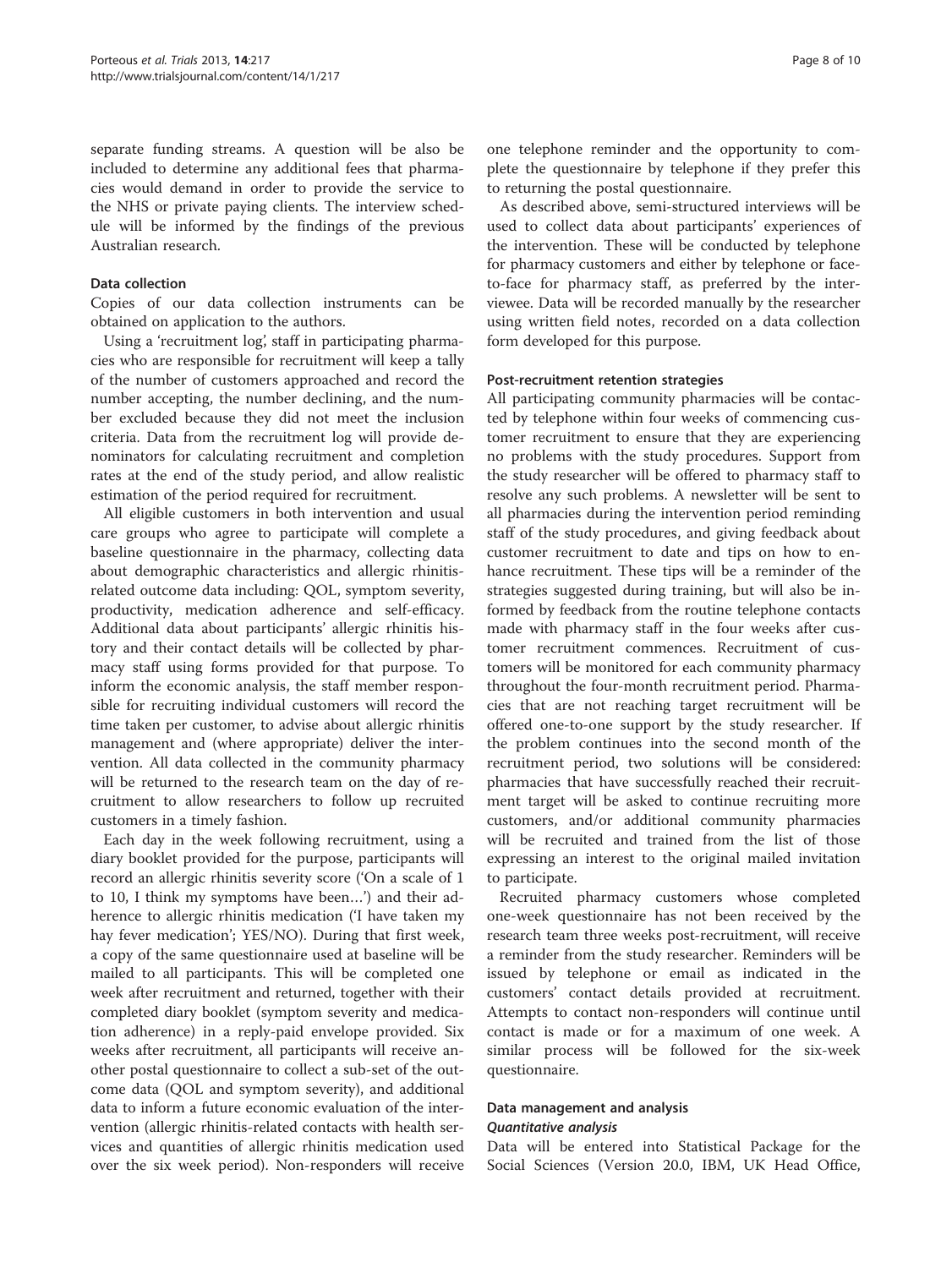<span id="page-8-0"></span>IBM United Kingdom Limited, PO Box 41, North Harbour, Portsmouth, Hampshire, PO6 3AU.) for analysis including: patient level descriptive statistics; intergroup comparisons of intervention and usual care groups (for example, cluster adjusted chi-squared test); and intra-group comparisons (for example, cluster adjusted McNemars test) based on the generalized estimating equations (GEE) approach. Effect size estimates and the intra-cluster correlation coefficient (ICC) will be calculated to inform the sample size calculation for a definitive RCT.

## Economic analysis

Pharmacy staff's time inputs will be valued using standard unit costs incorporating salaries, oncosts, capital and overheads. Out-of-pocket patient costs (for example, medications) and productivity will be estimated using questions from the baseline and follow-up questionnaires; medications will be costed using market prices and productivity will be valued using age/sex specific average gross wage rates. The feasibility of using the EQ-5D to track changes in health related QOL - to enable the estimation of quality adjusted life years (QALYs) - will also be assessed using data from this instrument in the patient questionnaires. A cost-utility analysis will be undertaken, adopting both a health service and societal perspective.

## Qualitative analysis

Qualitative data will be stored and organized using Microsoft Excel (Microsoft Limited, Microsoft Campus, Thames Valley Park, Reading, Berkshire, RG6 1WG, United Kingdom.), and analyzed using thematic descriptive analysis based on the research questions (RQs A1-A4), but alert to any unexpected experiences and views. The field notes collected by the researcher during post-intervention interviews will be transcribed into Excel. These data will be grouped together by themes emerging and reported descriptively.

#### Sample size considerations

Since this is a pilot RCT, no formal sample size calculation is necessary [\[36\]](#page-9-0) although sufficient numbers are required in each pharmacy to estimate effect sizes and give a reliable ICC that will inform a future full evaluation. Hence, we aim to retain at least 10 pharmacies (five per arm) with 10 patients in each pharmacy. To allow for attrition, we initially aim to recruit 12 pharmacies (six per arm) each of which will be asked to recruit 12 patients (that is, a total sample size of 144 patients). In the event of insufficient recruitment of pharmacy customers, or if any pharmacies drop out following recruitment, additional pharmacies from the list of those expressing an interest in participating will be selected to boost recruitment numbers.

The sample sizes for the two qualitative components (sub-sample of intervention customers  $(n = 18)$  and intervention pharmacy staff  $(n = 6)$  are pragmatic and are considered sufficient to provide some feedback on the delivery and acceptability of the intervention.

## Trial status

The study began in April 2012. At the time of submission, 12 community pharmacies have been recruited. Pharmacy staff from the six intervention pharmacies (three in each of Grampian and Greater Glasgow & Clyde Health Board areas) have been trained and recruitment of community pharmacy customers commenced at the end of June 2012. Pharmacy customer recruitment is ongoing and monthly targets are being met.

#### Abbreviations

ARIA: Allergic Rhinitis and its Impact on Asthma; BCT: Behavior change technique; BCTs: Behavior change techniques; GEE: Generalized estimating equation; GP: General Practitioner; ICC: Intra-cluster correlation coefficient; mini-RQLQ: mini-Rhinoconjunctivitis Quality of Life Questionnaire; QALYs: Quality adjusted life years; QOL: Quality of life; NHS: National Health Service; RCT: Randomized controlled trial; RQ: Research questions; UK: United Kingdom.

#### Competing interests

The authors declare that they have no competing interests.

#### Authors' contributions

All authors participated in the design of the trial, are members of the project steering group, and contributed to, read and approved the final manuscript.

#### Acknowledgements

This research has been funded by the Chief Scientist Office of the Scottish Government. We would like to thank all participating community pharmacists for their co-operation in training and recruitment, and all pharmacy customers taking part in the trial.

#### Author details

<sup>1</sup> Division of Applied Health Sciences, University of Aberdeen, Polwarth Building, Foresterhill, Aberdeen AB25 2ZD, UK. <sup>2</sup>Institute of Health and Wellbeing, College of Social Sciences, Room 227, University of Glasgow, 27 Bute Gardens, G12 8RS Glasgow, UK. <sup>3</sup>School of Health Sciences, City University London, Northampton Square, EC1V 0HB London, UK. <sup>4</sup>Long Term Conditions and Research Team, Pharmacy and Prescribing Support Unit, Queens Park House, Victoria Infirmary, Glasgow G42 9TY, UK. <sup>5</sup>Allergy and Respiratory Research Group, Centre for Population Health Sciences, Medical School, The University of Edinburgh, Doorway 3, Teviot Place, Edinburgh EH8 9AG, UK. <sup>6</sup>Primary Care Research, Aldermoor Health Centre, University of Southampton, Aldermoor Close, Southampton SO16 5ST, UK. <sup>7</sup>Faculty of Pharmacy, The University of Sydney, Building A15, New South Wales 2006, Australia.

#### Received: 2 September 2012 Accepted: 26 June 2013 Published: 15 July 2013

#### References

- 1. Bauchau V, Durham SR: Prevalence and rate of diagnosis of allergic rhinitis in Europe. Eur Respir J 2004, 24(5):758–764.
- Bousquet J, Khaltaev N, Cruz AA, Denburg J, Fokkens WJ, Togias A, et al: Allergic Rhinitis and its Impact on Asthma (ARIA) 2008 update (in collaboration with the World Health Organization, GA2LEN and AllerGen). Allergy 2008, 63(Suppl 86):8–160.
- 3. Leynaert B, Neukirch C, Liard R, Bousquet J, Neukirch F: Quality of life in allergic rhinitis and asthma: a population-based study of young adults. Am J Respir Crit Care Med 2000, 162(4:I):1391–1396.